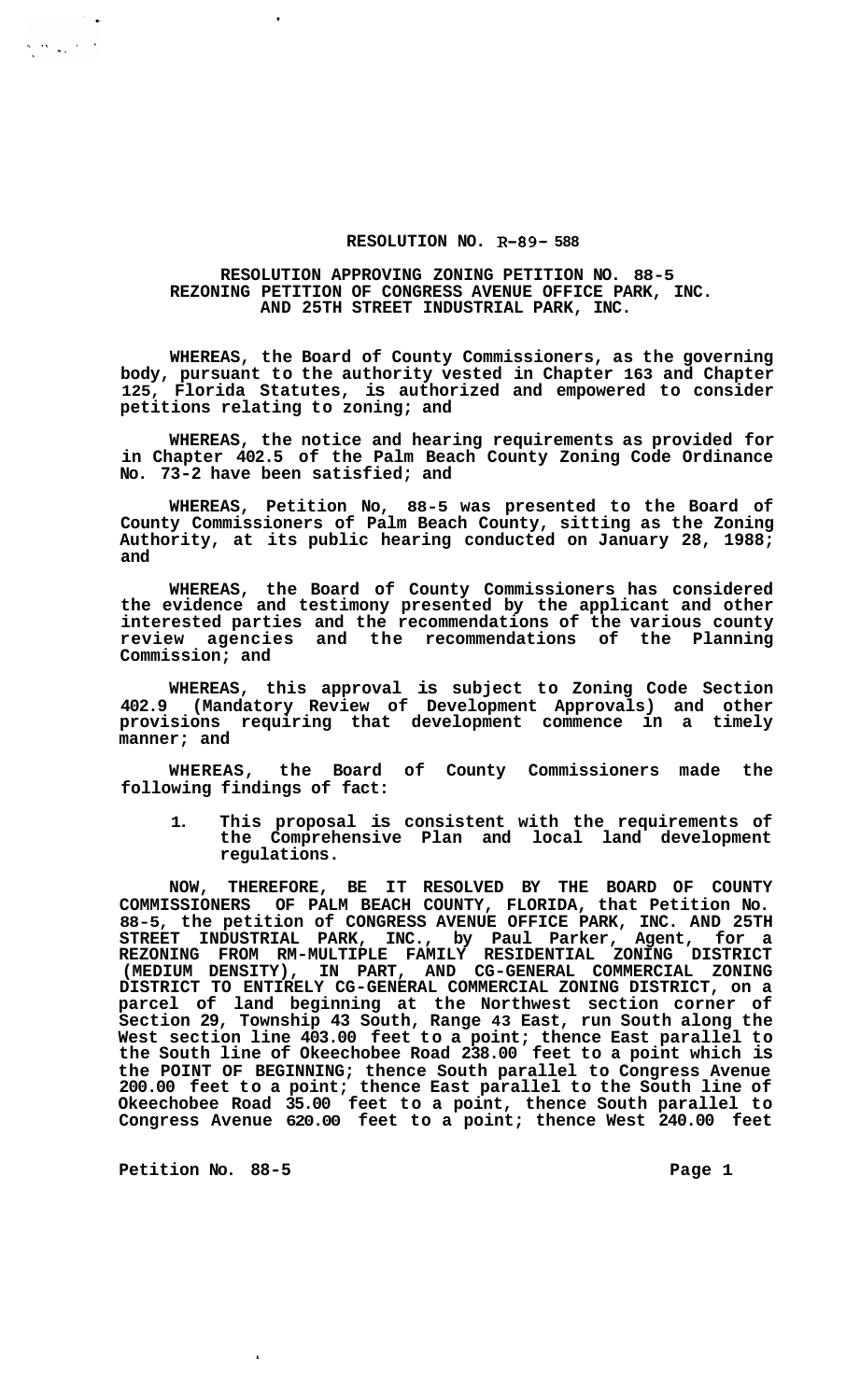**to a point which is on the East right-of-way line of Congress Avenue; thence South along the East right-of-way line of Congress Avenue 142.98 feet to a point; which is the Southwest corner of Madrid Park being the Northwest 1/4 of the Northwest 1/4 of the above-mentioned section; thence East along the South line of said Madrid Park 627.00 feet to a point; thence South parallel to Congress Avenue 1307.40 feet, more or less, to a point which is 60.00 feet North of the south line of the Northwest 1/4 section; thence East along the North right-of-way line of the U. S. Government Canal 667.18 feet to a point; thence in a Northerly direction 2274.35 feet to a point which point is 403 feet South of the North line of said section; thence West parallel to the North line of said Section a distance of 1112.07 feet to the POINT OF BEGINNING;** 

#### **TOGETHER WITH:**

 $\langle \cdot \rangle$  $\frac{1}{2}$  ,  $\frac{1}{2}$  ,

> **Beginning from the Southwest section corner of Section 29, Township 43 South, Range 43 East, run North along the West section line 3927.32 feet to a point; thence East parallel or nearly so to the North section line 267.00 feet to the POINT OF BEGINNING; thence continue in a straight line Easterly 393.00 feet to a point, thence Northerly parallel or nearly so to the West section line 72.85 feet to a point; thence westerly parallel or nearly so to the North section line 393.00 feet to a point; thence Southerly parallel or nearly so to the West section line 72.99 feet to the POINT OF BEGINNING.**

# **TOGETKER WITH:**

**The East 393.00 feet of the North 100.00 feet of that certain parcel of land in Section 29, Township 43 South, Range 43 East, more particularly described as follows:** 

**Beginning at a point on the West section line of said Section 29; which point is 3927.32 feet North of the Southwest corner of said Section 29; thence continue Northerly along the West section line of said Section 29 a distance of 173.08 feet to the South line of Madrid Park, according to the re-plat thereof as recorded in Plat Book 20, Page 20; thence run Easterly along the South line of said Madrid Park a distance of 660.00 feet; thence run South on a line parallel to the West line of said Section 29 a distance of 172.85 feet; thence run westerly a distance of 660.00 feet to the point of beginning; EXCEPTING**  THEREFROW **the right-of-way for the road known and used as Congress Avenue and rights-of-way for drainage canals; also excepting land lying within 33.00 feet of the survey line of Project 4563, State Road 604, as in Deed Book 680, Page 447;** 

#### **TOGETHER WITH:**

**The North 50.00 feet of that certain parcel of land in Section 29, Township 43 South, Range 43 East, more particularly** 

**Petition No.** 88-5 **Page 2 Page 2**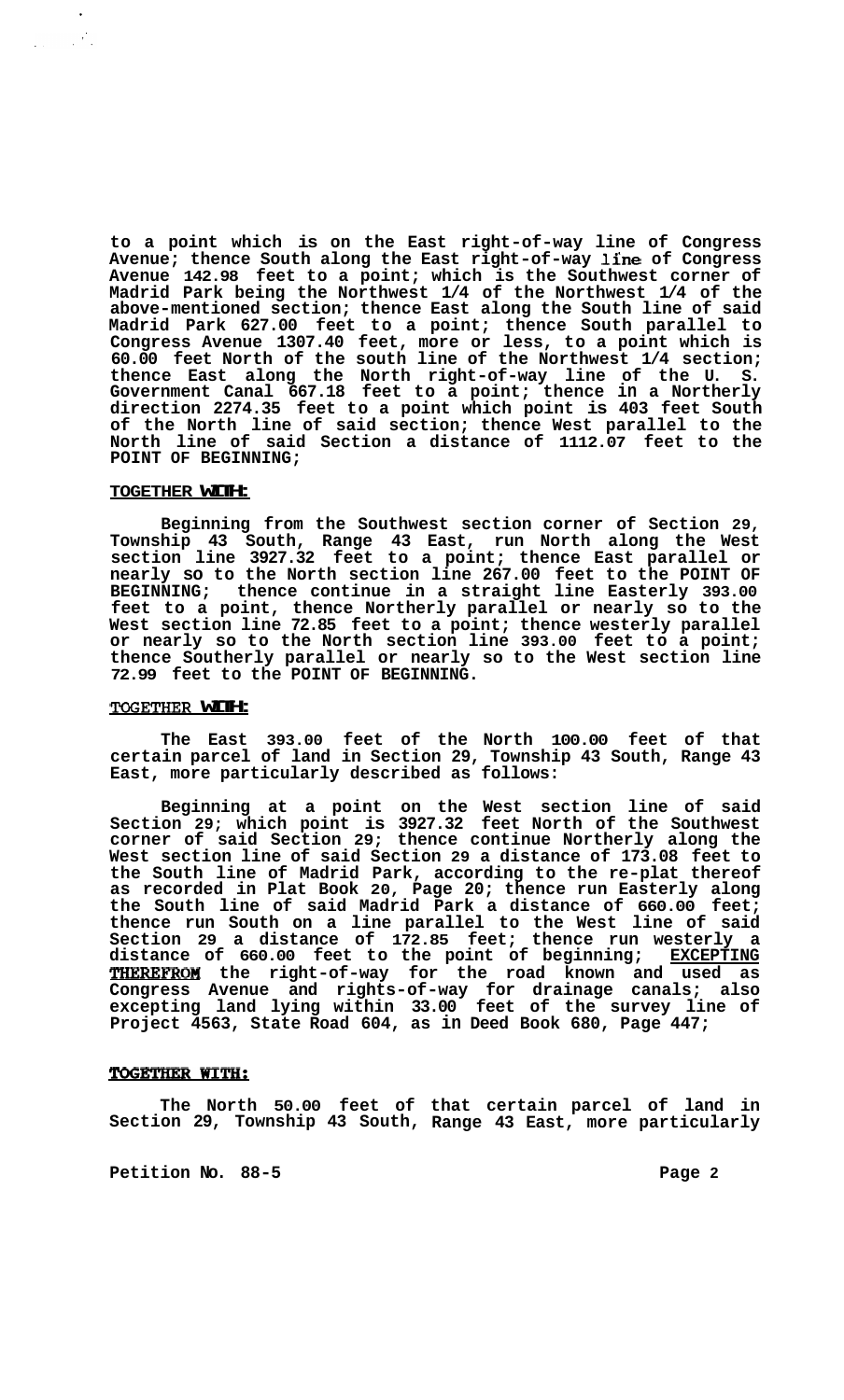## **described as follows:**

**Beginning at a point on the West section line of said Section 29, which point is 3927.32 feet North of the Southwest corner of said Section 29, thence continue Northerly along the West section line of said Section 29, a distance of 173.08 feet to the South line of Madrid Park, according to the re--plat thereof as recorded in Plat Book 20, Page 20; thence run Eas1:erly along the South line of said Madrid Park a distance of 6ti0.00 feet; thence run South on a line parallel to the West lire** *of*  **said Section 29, a distance of 172.85 feet: thence run Westerly a distance of 660.00 feet to the POINT OF BEGINNING; EXCEITING THEREFROM the West 33.00 feet thereof for right-of-way for the road** known **and used as Congress Avenue and rights-of-way for drainage canals; AND EXCEPTING the East 393.00 feet thereof.** 

#### **TOGETHER WITH:**

#### **PARCEL I:**

**Part of Section 29, Township 43 South, Range 43 Izast,**  beginning at a point on the West section line of said Section 29; **which point is 4000.40 feet North of Southwest corner of said Section 29; thence continue Northerly along the West section line of said Section 29 a distance** *of* **50.00 feet; thence run Eas1:erly for a distance of 267.00 feet along a line at an angle cf 89 degrees 46' 40" East of the North-South, West section lire of said Section 29; thence run South on a line parallel to the West line of said Section 29, a distance of 50.00 feet, thence run Westerly a distance of 267.00 feet to the POINT OF BEGINNING. EXCEPT the West 40.00 feet.** 

#### **TOGETHER WITH:**

## **PARCEL 11:**

**Part of Section 29, Township 43 South, Range 43 ]East, commencing at the Southwest corner of Section 29; thence Horth along the West section line 3927.32 feet to a point; thence East parallel to the North section line 167.00 feet to the POIKT OF BEGINNING; thence continue Easterly 100.00 feet to a point; thence Northerly parallel to the West section line 72.99 fecit to a point; thence Westerly parallel to the North section line 100.00 feet to a point: thence Southerly parallel to the West section line 73.02 feet to the POINT OF BEGINNING.** 

#### ETHER **WITH:**

## **PARCEL 111;**

**The West 167.00 feet of the South 73.08 feet of the North 173.08 feet of the South 1366.71 feet of the West 1/4 of the Northwest 1/4 of Section 29, Township 43 South, Range 43 ]East, EXCEPT the West 40.00 feet.** 

**Petition No. 88-5 Page** :I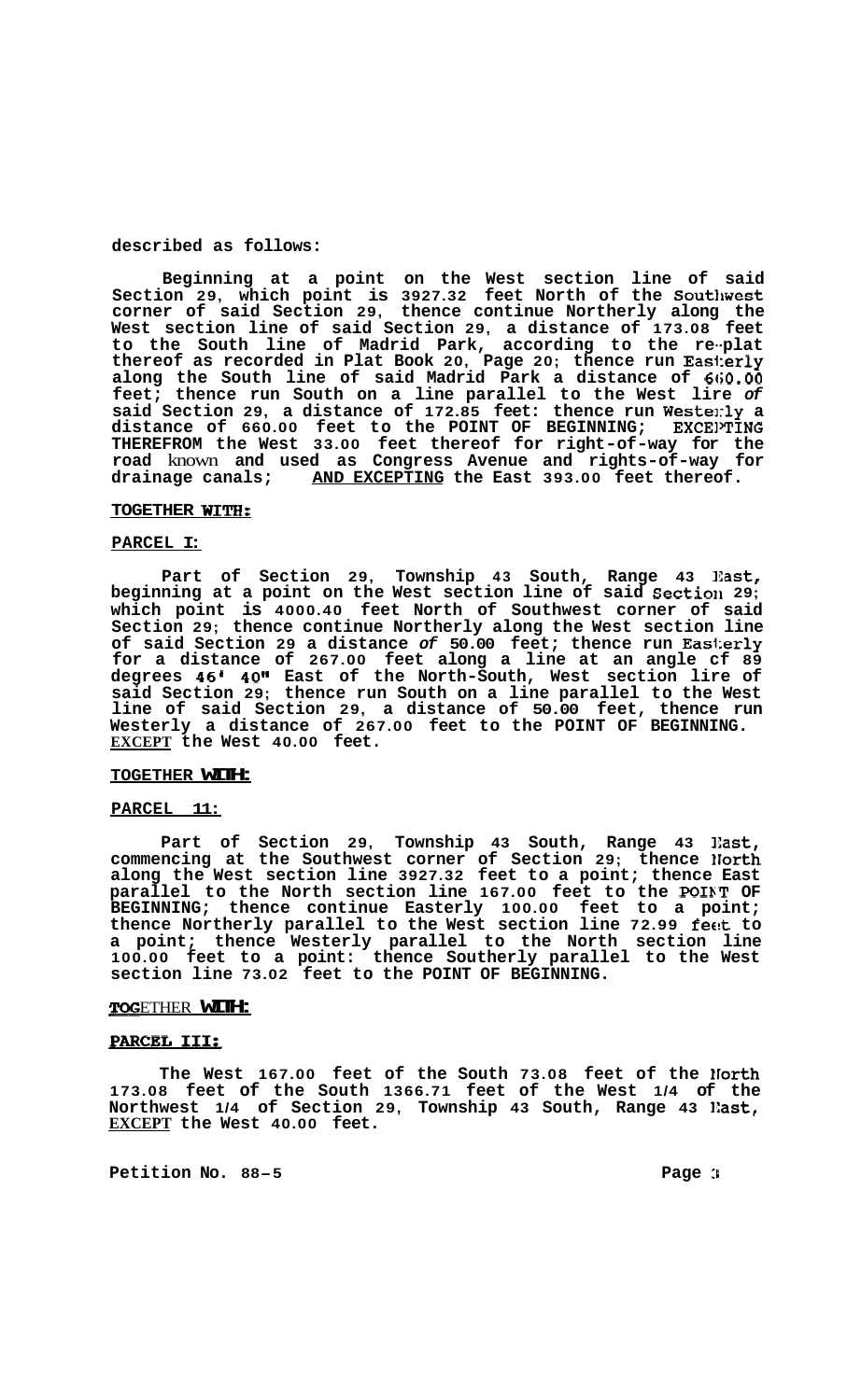## **LESS** :

**Begin at the Northwest corner of said Section 29, Township 43 South, Range 43 East; and then South, along the West section line, 285.00 feet; then East parallel to the North section line, 361.00 feet; thence South, parallel to the West section line, 750.00 feet: thence East, parallel to the North section line, 305.23 feet for the POINT OF BEGINNING; thence East, parallel to**  the North section line, 600.00 feet; thence South, parallel to **the West section line, 1642.35 feet; thence West, parallel to the North section line, 600.00 feet; thence North, parallel to> the West section line 1642.35 feet to the POINT OF BEGINNING.** 

## **AND LESS:**

**A Tract of land in Section 29, Township 43 South, Range 43 East, beginning at the Northwest corner of said section and thence South, along the West section line 285.00 feet; thence East, parallel to the North section line, 361.00 feet f0.r the POINT OF BEGINNING; thence South, parallel to the West section line, 855.00 feet; thence East parallel to the North section line, 305.23 feet; thence North, parallel to the West section line, 105.00 feet; thence East, parallel to the North section line, 592.00 feet; thence North, parallel to the West section line, 675.00 feet; thence West, parallel to the North section line, 256.74 feet; thence North, parallel to the West section line, 75.00 feet; thence West parallel to the North section line, 79.26 feet: thence North, parallel to the West section line, 100.00 feet; thence West parallel to the North section line, 200.00 feet; thence North, parallel to the West section line, 150.00 feet, to the South right-of-way line of Okeechobee Road: thence West, along said right-of-way 60.00 feet: thence South, parallel to the West section line, 250.00 feet; thence West, parallel to the North section line, 301.23 feet, to the POINT OF BEGINNING.** 

#### TOGETHER **WITH:**

*An* **easement for access from Congress Avenue to the above described property as follows:** 

**Starting at the Northwest section corner Section 29, Township 43 South, Range 43 East, run along the West section line 663.00 feet to a point; thence East 33.00 feet parallel to the North section line to the POINT OF BEGINNING, which is O:I the East right-of-way line of Congress Avenue; thence continue in a straight line 328.00 feet to a point which is on the West korder of land belonging to Grantors; thence South parallel to the West section line and along the West boundary of Grantors' prcperty 20.00 feet to a point; thence West 328 feet to a point which is on the East right-of-way line of Congress Avenue; thence North along said right-of-way line 20.00 feet to the POINT OF BEGINNING, thereby conveying right-of-way privileges tc the** 

**Petition No. 88-5 Page 4 Page 4**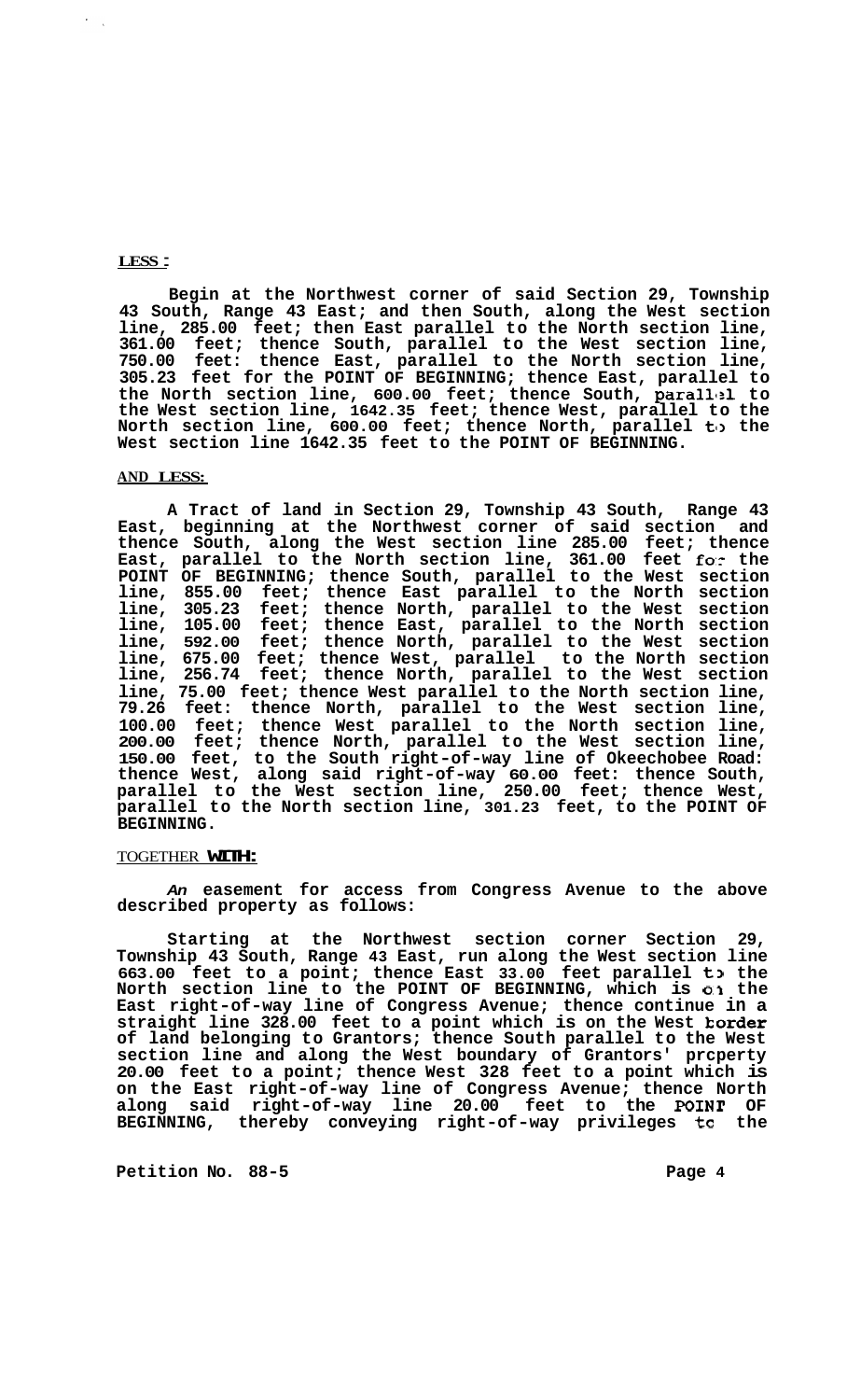**Grantors from their land to and from Congress Avenue.** 

**Also an easement for utilities and drainage by the canal through the property owned by the Sellers to the boundary line of the property being bought by the purchaser.** 

# **AND LESS:**

 $\omega_{\rm c}$  ,  $\omega_{\rm c}$  ,  $\omega_{\rm c}$  ,  $\omega_{\rm c}$ 

- **1. The East 35.00 feet of the West 275.00 feet 01: the South 116.00 feet of the North 779.00 feet oi' the replat of Madrid Park, as recorded in Plat** Bool: **20, Page 20.**
- **2. The South 116.00 feet of the North 779.00 feet** *o€* **the East 207.00 feet of the West 240.00 feet of the replat of Madrid Park, as recorded in Plat Book 20, Page 20.**
- **3. The East 91.00 feet of the West 361.00 feet** ol: **the South 560.00 feet of the North 1223.00 feet 01' the replat of Madrid Park, as recorded in Plat Bool: 20, Page 20.**
- **4. The East 35.00 feet of the West 275.00 feet** oli **the South 200.00 feet of the North 1093 feet of the rsplat of Madrid Park, as recorded in Plat Book 20, Page** *20.*

#### **SUBJECT To:**

**A parcel of land for public right-of-way purposes locatsd in Section 29, Township 43 South, Range 43 East, described as follows:** 

**The East 20.00 feet of the West 60.00 feet of the South 50.00 feet of the North 1273.00 feet of the Northwest 1/4 of said Section 29.** 

#### **PARCEL 1:**

A parcel of land situated in Section 29, Township 43 South, **Range 43 East, more particularly described as follows:** 

**Commencing at the Northwest corner of said Section 29, thence South 01 degrees 32' 18" West along the West line of said Section 29, a distance of 1366.80 feet to the South line** *0::* **the Northwest 1/4 of the Northwest 1/4 of said section; thence (South 88 degrees 39' 17" East a distance of 40.00 feet to the appsrent**  East right-of-way line of Congress Avenue as in use; thence North 01 degrees 32' 18" East a distance of 143.02 feet to the POINT OF BEGINNING of this parcel; thence South 88 degrees 58' 07" East a **distance of 321.00 feet; thence North 01 degrees 32' 18" EiISt a distance of 82.68 feet; thence South 88 degrees 45' 36" Eimt a distance of 305.23 feet; thence South 01 degrees 32' 18" Wc!st a distance of 401.10 feet; thence North 88 degrees 39' 17" Wc!st a distance** *of* **399.23 feet; thence North 01 degrees 32' 18" EilSt a** 

Petition No. 88-5 **Page 3 Page 3**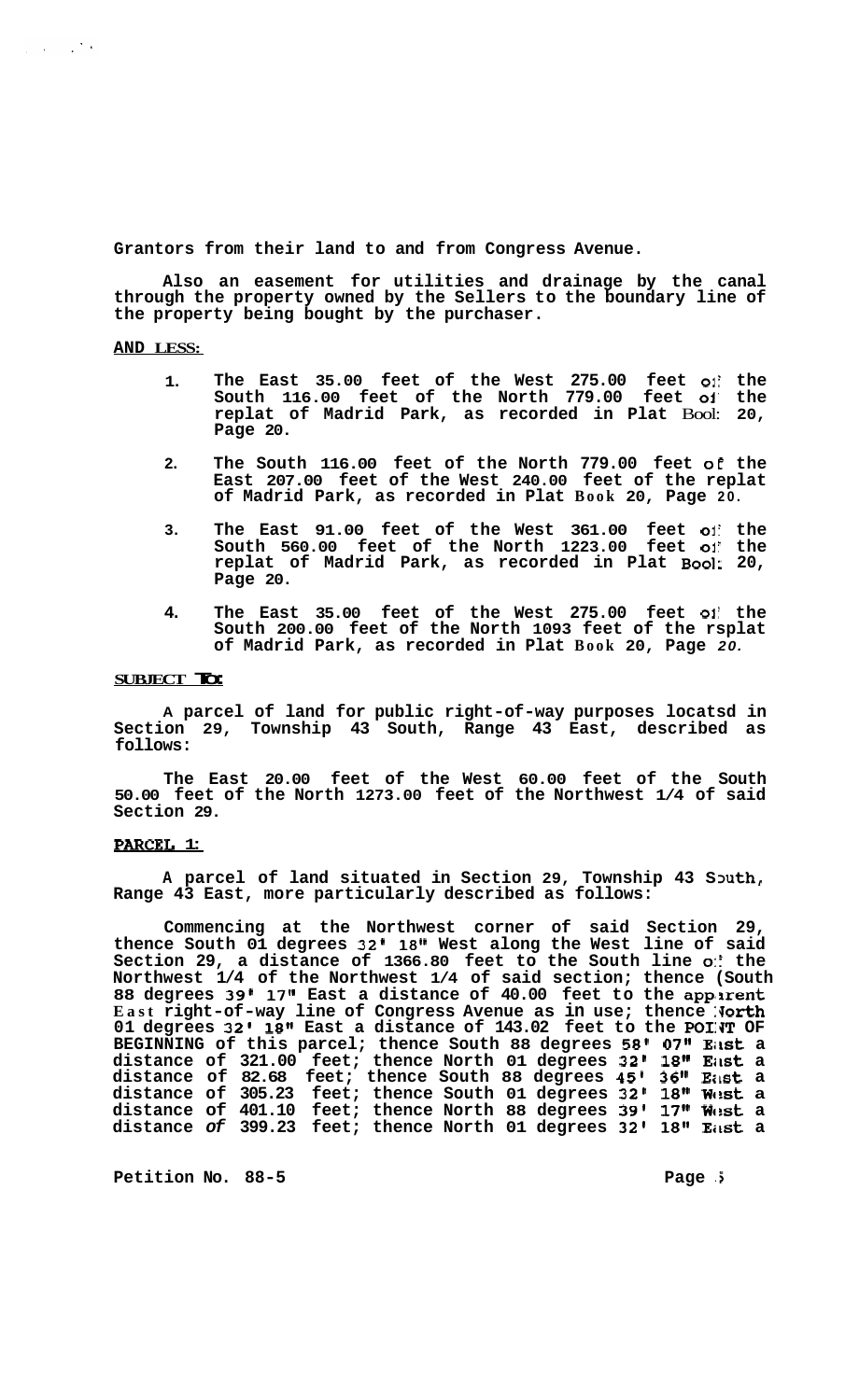**distance of 173.08 feet; thence North 88 degrees 39' 17" Wtst a distance of 34.00 feet; thence North 01 degrees 32' 18" East a distance of 92.98 feet; thence North 88 degrees 39' 17" We!& a distance of 193.00 feet; thence North 01 degrees 32' 18'' Ezst a distance of 50.04 feet to the POINT OF BEGINNING.** 

#### TOGETHER WITH:

#### **PARCEL 2:**

 $\label{eq:1} \frac{1}{\left(1-\frac{1}{\sqrt{2}}\right)^{\frac{1}{2}}}\left(\frac{1}{\sqrt{2}}\right)^{\frac{1}{2}}\left(\frac{1}{\sqrt{2}}\right)^{\frac{1}{2}}$ 

**Parcel of land situate in Section 29, Township 43 South, Range 43 East, more particularly described as follows:** 

**Commencing at the Northwest corner of said Section 29, thence South 01 degrees 32' 18" West along the West line of said Section 29, a distance of 1366.80 feet to the South line 01' the Northwest 1/4 of the Northwest 1/4 of said section; thence !:outh 88 degrees 39' 17" East, a distance of 40.00 feet to the appitrent East right-of-way line of Congress Avenue as in use, and the POINT OF BEGINNING of this parcel; thence North 01 degrees 32 18"** East, along said right-of-way line, a distance of **92.98** leet; **thence South 88 degrees 39' 17" East a distance of 193.00 ieet; thence .South 01 degrees 32' 18" West a distance of 92.98 : eet; thence North 88 degrees 39' 17" West a distance of 193.00 feck to the POINT OF BEGINNING.** 

### TOGETHER WITH:

## **PARCEL 3:**

**A parcel of land situate in Section 29, Township 43 South, Range 43 East, more particularly described as follows:** 

**Commencing at the Northwest corner of said Section 29, thence South 01 degrees 32' 18" West along the West line of said Section 29, a distance of 1366.80 feet to the South line of the Northwest 1/4 of the Northwest 1/4 of said section; thence 2;outh 88 degrees 39' 17" East a distance of 40.00 feet to the app;.rent East right-of-way line of Congress Avenue as in use, and the POINT OF BEGINNING of this parcel; thence South 01 degrees 32 18" West along said right-of-way line, a distance of 50.00 l'eet; thence South 88 degrees 39' 17" East a distance of 227.00 l'eet; thence North 01 degrees 32' 18'l East a distance of 50.00 l'eet; thence North 88 degrees 39' 17" West a distance of 227.00 fetlt to the POINT OF BEGINNING.** 

#### TOGETFIER WITH:

# **PARCEL 4:**

**A parcel of land situate in Section 29, Township 43 Scluth, Range 43 East, more particularly described as follows:** 

**Commencing at the Northwest corner of said Section 29,** 

**Petition No. 88-5 Page C**